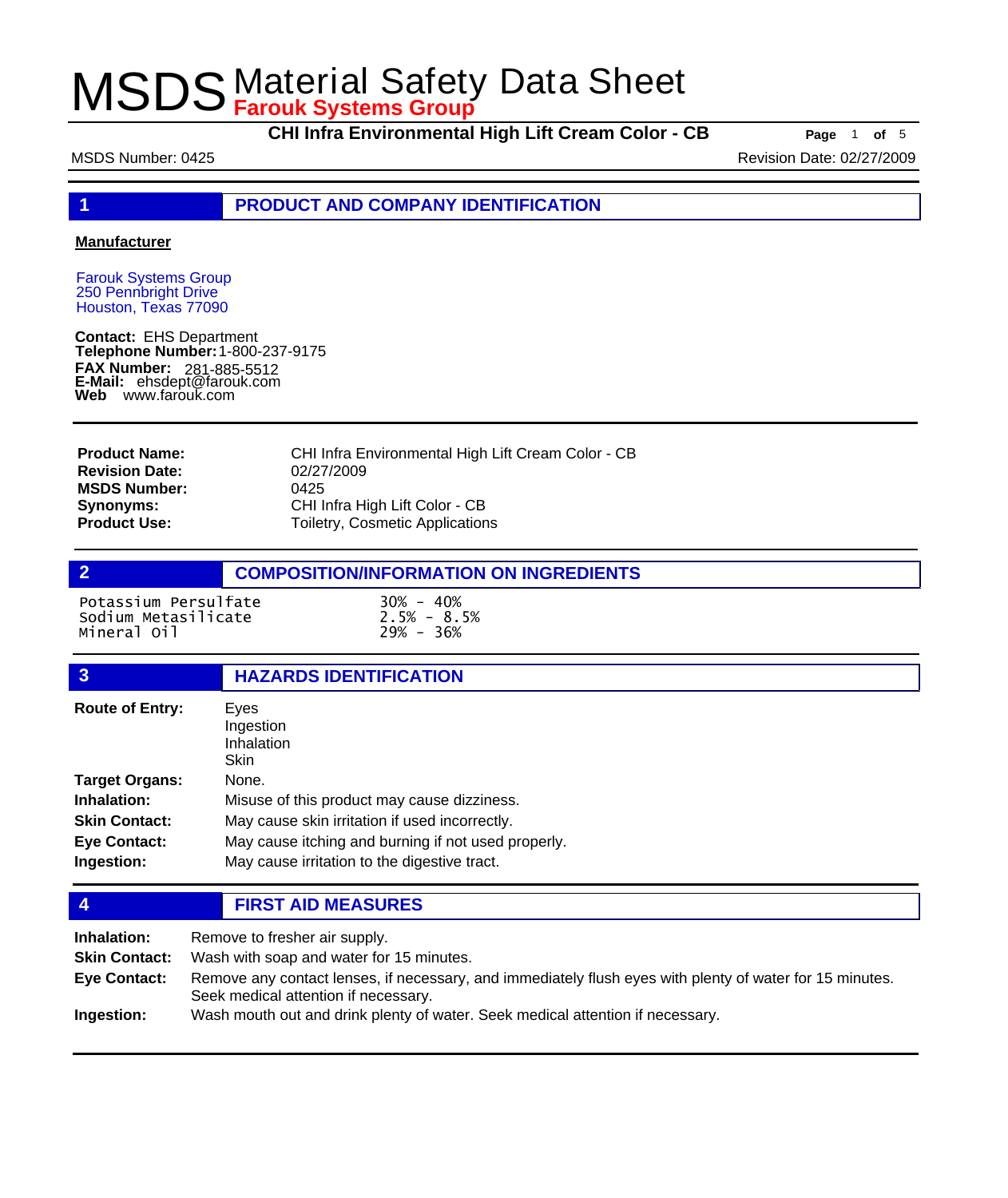**CHI Infra Environmental High Lift Cream Color - CB Page** <sup>2</sup> **of** <sup>5</sup>

MSDS Number: 0425 Revision Date: 02/27/2009

**5 FIRE FIGHTING MEASURES**

FLASHPOINT AND METHOD: Not applicable. FLAMMABLE LIQUIDS: Not available. AUTO IGNITION TEMP: None. FLAMMABLE CLASS: None. BURNING RATE OF SOLID: Not available

GENERAL HAZARDS: Evacuate personnel downwind of fire to avoid inhalation of fumes and smoke.

EXTINGUISHING METHODS: Chemical type foam, Dry Chemical, Water Fog

HAZARDOUS COMBUSTION PRODUCTS: None.

FIRE FIGHTING PROCEDURES: This product is not flammable.However, hazardous decomposition and combustion products may be formed in a fire situation. Cool exposed containers with water spray to prevent overheating.

FIRE FIGHTING EQUIPMENT: Respiratory and eye protection are required for fire fighting personnel. Full protective equipment (Bunker Gear) and self contained breathing apparatus (SCBA) should be used for all indoor fires and significant outdoor fires. For small outdoor fires, which may be easily extinguished with a portable fire extinguisher, use of a SCBA may not be needed.

## **6 ACCIDENTAL RELEASE MEASURES**

SMALL SPILL: When a spill occurs, use absorbent material on the substance. Dispose of the material according to all local, state and federal regulations. Always use an absorbent material when cleaning up a spill.

ENVIRONMENTAL PRECAUTIONS: Avoid run-off or release into sewers, stormdrains and waterways.

GENERAL PRECAUTIONS: Remove containers away from flammable materials.

### *HANDLING AND STORAGE* Use appropriate personal protective equipment as specified in Section 8. Handle in a manner consistent with good household/personal techniques and practices. **Handling Precautions:** Keep containers/bottles securely sealed when not in use. Store in cool/dry conditions that do not exceed room temperature. Try to store product in temperatures between 40°F to 90° F. **Storage Requirements:**

## **8 EXPOSURE CONTROLS/PERSONAL PROTECTION**

| <b>Engineering Controls:</b>      | These recommendations provide general guideance for handling this product safely. Because<br>specific use conditions may vary, safety procedures should be developed for each specific<br>application of this product. When developing procedures, always consider potential waste,<br>disposal and personal safety issues. |
|-----------------------------------|-----------------------------------------------------------------------------------------------------------------------------------------------------------------------------------------------------------------------------------------------------------------------------------------------------------------------------|
| <b>Protective Equipment:</b>      | EYES AND FACE: For reasonable foreseeable uses of this product, eye and face protection<br>is not required.<br>SKIN: For reasonable foreseeable uses of this product, skin protection is not required.<br>RESPIRATORY: For reasonable foreseeable uses of this product, respiratory protection is not<br>required.          |
| <b>Exposure Guidelines/Other:</b> | EXPOSURE GUIDELINES: Overexposure is unlikely. Since all parameters cannot be foreseen, the use of engineering controls to reduce<br>exposure may be necessary.                                                                                                                                                             |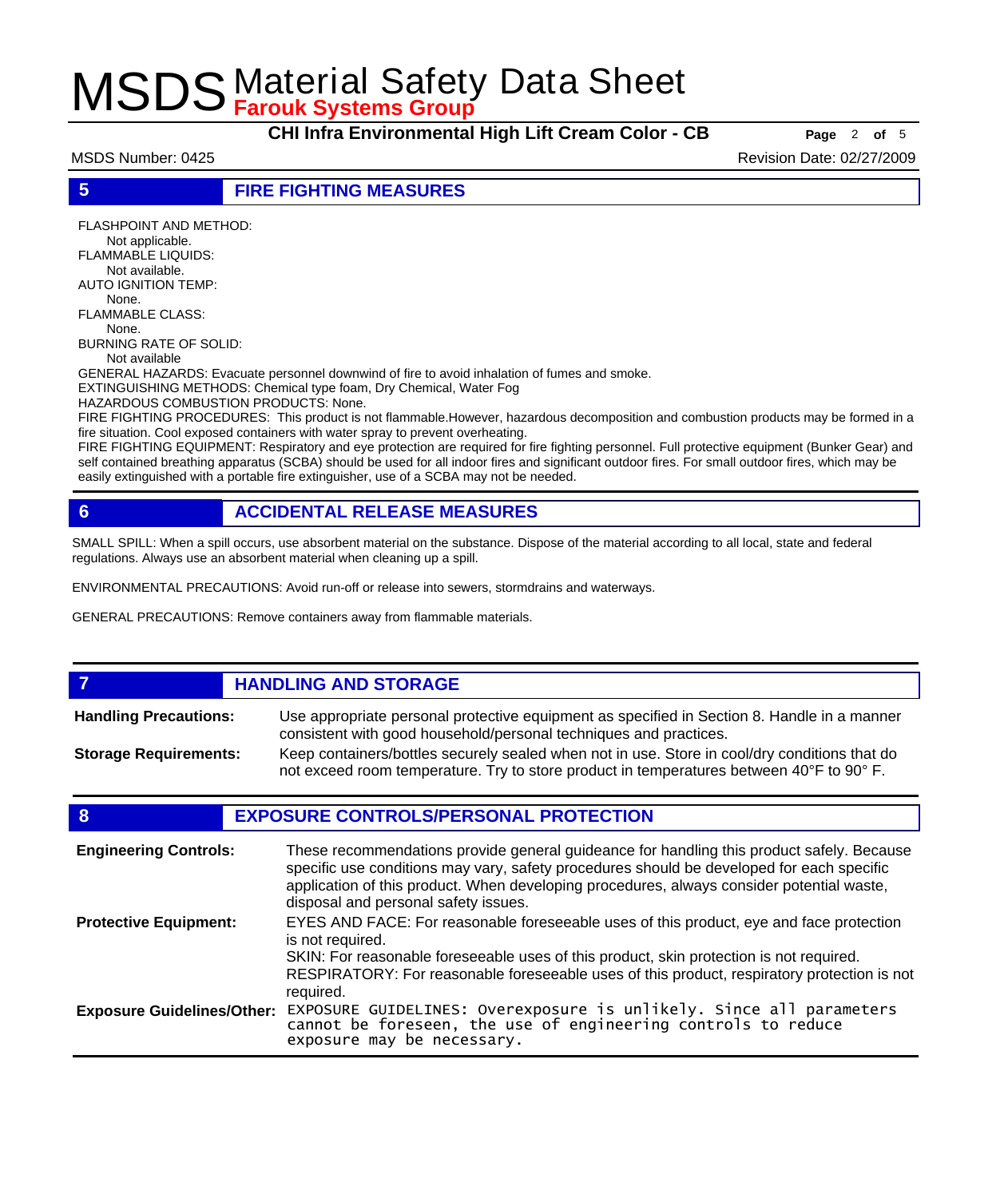**CHI Infra Environmental High Lift Cream Color - CB Page** <sup>3</sup> **of** <sup>5</sup>

MSDS Number: 0425 **Revision Date: 02/27/2009** Revision Date: 02/27/2009

## **9 PHYSICAL AND CHEMICAL PROPERTIES**

| Appearance:            | Light to opaque tan color |
|------------------------|---------------------------|
| <b>Physical State:</b> | Creme                     |
| Odor:                  | Pleasant, fragrance       |
| pH:                    | $10.5 - 11.5$             |
| <b>Vapor Pressure:</b> | N/A                       |
| <b>Vapor Density:</b>  | N/A                       |
|                        |                           |

**Boiling Point:** N/A **Freezing/Melting Pt.:** N/A **Solubility:** Soluble in water. **Spec Grav./Density:** N/A

| 10                                    | <b>STABILITY AND REACTIVITY</b> |                                                                               |
|---------------------------------------|---------------------------------|-------------------------------------------------------------------------------|
| Stability:                            |                                 | YES                                                                           |
| <b>Conditions to avoid:</b>           |                                 | None.                                                                         |
| Materials to avoid (incompatability): |                                 | Keep away from strong acids, reducing chemicals and heavy metals.             |
|                                       |                                 | Hazardous Decomposition products: Releases oxygen which may intensify a fire. |
| <b>Hazardous Polymerization:</b>      |                                 | Will Not Occur.                                                               |
|                                       |                                 |                                                                               |

### **11 TOXICOLOGICAL INFORMATION**

ACUTE:

DERMAL LD50: Not available. ORAL LD50: Not available. INHALATION LC50: Not available. EYE EFFECTS: This product may cause irritation to eyes if not used under normal conditions. TARGET ORGANS: NONE. SENSITIZATIONS: Not available. CARCINOGENICITY: IARC: Listed by IARC - No. NTP: Listed by NTP - No. OSHA: Listed by OSHA - No.

MUTAGENICITY: Not available. REPRODUCTIVE EFFECTS: None. TERATOGENIC EFFECTS: Not available.

## **12 ECOLOGICAL INFORMATION**

ENVIRONMENTAL DATA: Not available. ECOTOXICOLOGICAL INFO: Not available. DISTRIBUTION: Not available. CHEMICAL FATE INFO: Not available.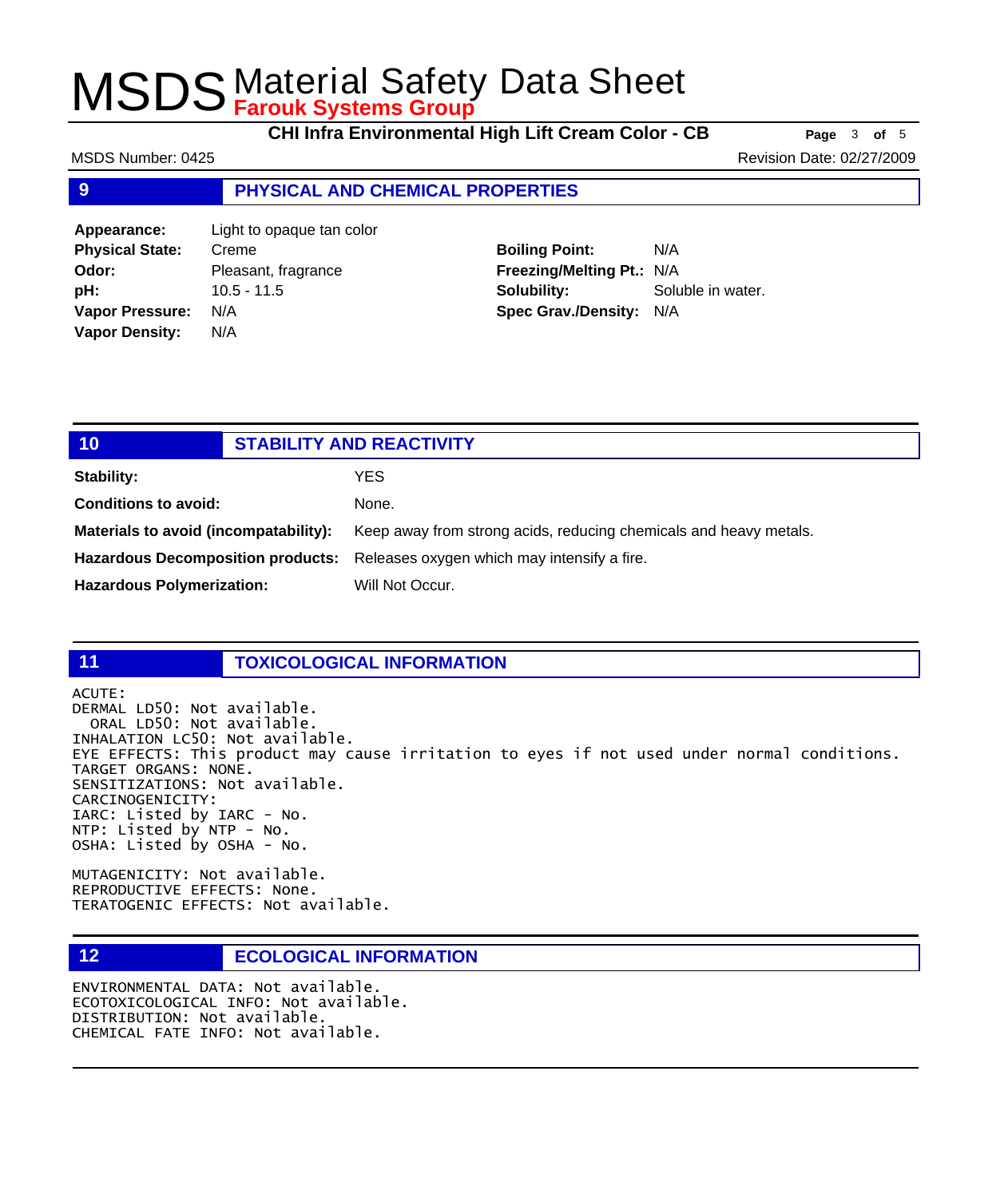**CHI Infra Environmental High Lift Cream Color - CB Page** <sup>4</sup> **of** <sup>5</sup>

MSDS Number: 0425 Revision Date: 02/27/2009

### **13 DISPOSAL CONSIDERATIONS**

US EPA Waste Number and Descriptions:

DISPOSAL METHOD: Controlled release of diluted product into a biological wastewater treatment plant. COMPONENT WASTE NUMBER: No EPA Waste Numbers are applicable for this product's components. DISPOSAL INSTRUCTIONS: Dispose of waste material according to local, state and federal rules and regulations.

**14 TRANSPORT INFORMATION**

This product is regulated as a hazardous material by the United States (DOT) or Canadian (TDG) transportation regulations.

DOT CLASSIFICATION: Shipping Name: Consumer Commodity Class: ORM-D

IMDG CLASSIFICATION: Shipping Name: Oxidizing Liquid, nos(Potassium Persulfate mixture) - UN3139, PG III Class: 5.1 - Oxidizer

IATA CLASSIFICATION: Shipping Name: Oxidizing Liquid, nos (Potassium Persulfate mixture) - UN3139, PG III Class: 5.1 - Oxidizer Pkg Inst - Y514

1-800-424-9300 1-703-527-3887 Outside the United States CHEMTREC

## **15 REGULATORY INFORMATION**

UNITED STATES: SARA TITLE III (Superfund Amendments and Reauthorization Act) 311/312 HAZARD CATEGORIES Fire: No. Pressure Generating: No. Reactivity: No. Acute: No. 313 REPORTABLE INGREDIENTS: Not applicable. TITLE III NOTES: None. CERCLA(Comprehensive Response, Compensation, and Liability Act) CERCLA RQ: None. TSCA(Toxic Substance Release Act) TSCA REGULATORY: All ingredients are listed in the TSCA Inventory. CANADA: WHMIS(WORKER HAZARDOUS MATERIAL INFORMATION SYSTEM) This product is WHMIS controlled. CANADIAN INGREDIENT DISCLOSURE LIST: Sodium Metasilicate. CANADIAN ENVIRONMENTAL PROTECTION ACT: All intentional ingredients are listed on the DSL(Domestic Substance List). EUROPEAN COMMUNITY: EU REGULATORY: All intentional ingredients are listed on the European's EINECS Inventory. STATE REGULATIONS: Not available. LOCAL REGULATIONS: Not available.